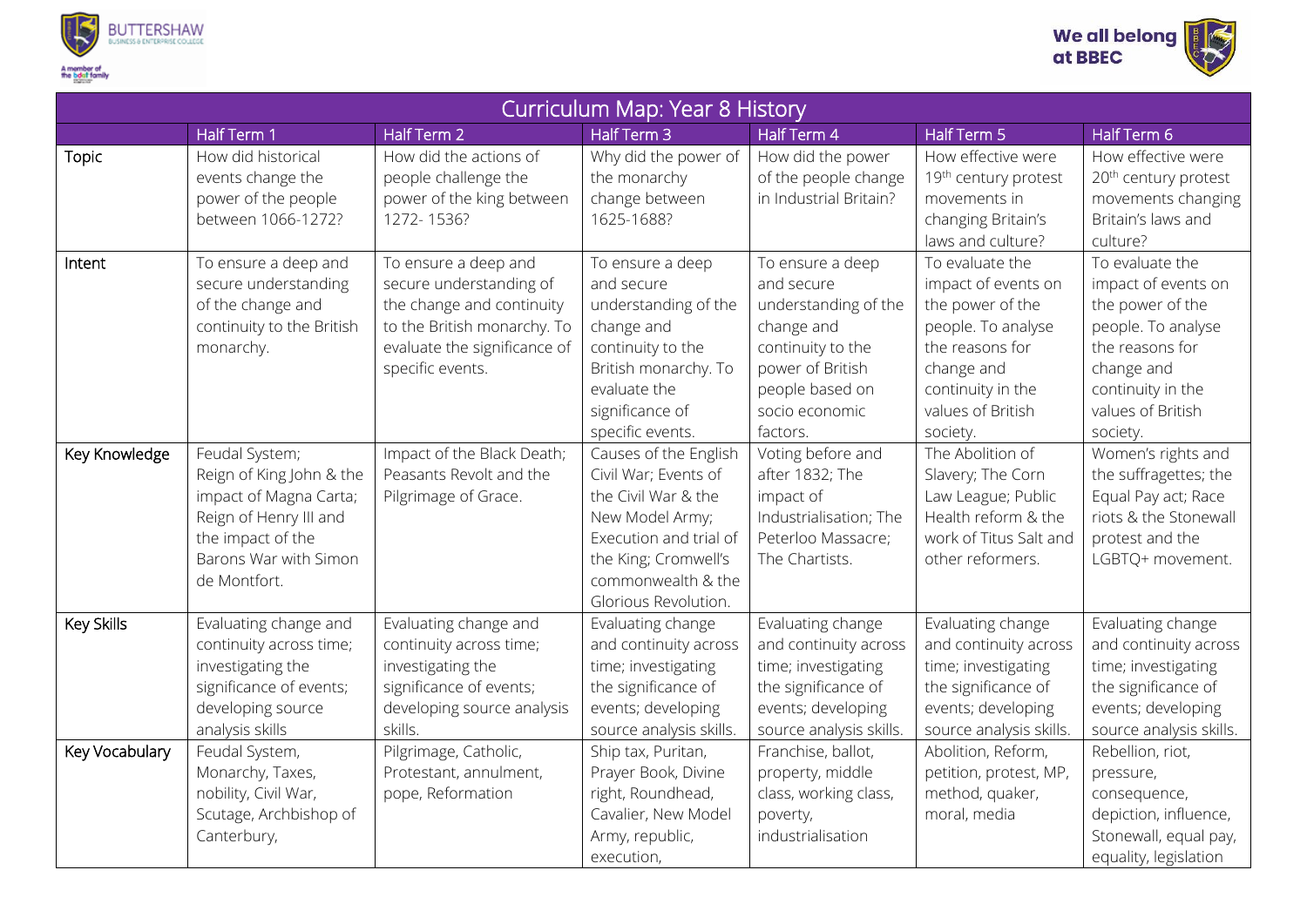|                       | Excommunicating, Poll<br>Tax, Parliament                                                                                                                                                                         |                                                                                                                         | Commonwealth,<br>restoration, regicide                                                                                                                                                     |                                                                                                                                                                                                                                       |                                                                                                                                                                                                                                                    |                                                                                                                                                                                                                |
|-----------------------|------------------------------------------------------------------------------------------------------------------------------------------------------------------------------------------------------------------|-------------------------------------------------------------------------------------------------------------------------|--------------------------------------------------------------------------------------------------------------------------------------------------------------------------------------------|---------------------------------------------------------------------------------------------------------------------------------------------------------------------------------------------------------------------------------------|----------------------------------------------------------------------------------------------------------------------------------------------------------------------------------------------------------------------------------------------------|----------------------------------------------------------------------------------------------------------------------------------------------------------------------------------------------------------------|
| <b>Key Reading</b>    | Encyclopaedia on British Kings and Queens<br>$\bullet$<br>Robin Hood for historical fiction set at the time of King John<br>Filthy Cities - Medieval Britain with Dan Snow documentary for BBC<br>Cromwell movie |                                                                                                                         |                                                                                                                                                                                            | Biography of Olaudah Equiano for<br>the abolition of slavery<br>Film - Amazing Grace about the<br>abolition movement<br>Books by Charles Dickens such as<br>Oliver Twist for background into living<br>conditions in the 19th century |                                                                                                                                                                                                                                                    | $Film -$<br>Suffragette<br>From<br>prejudice to<br>pride: a<br>history of<br>LGBTQ+<br>movement<br>by Amy Lame                                                                                                 |
| <b>End Point</b>      | Students will<br>understand the<br>changing power of the<br>king and shifts in the<br>balance of power by<br>1272.                                                                                               | Students will understand<br>the changing power of the<br>king and growing<br>discontent of other classes<br>up to 1536. | Students will<br>consider the causes<br>of War, the impact<br>and significance of<br>changes to the<br>monarchical<br>structure & how<br>modern political<br>structures have<br>developed. | Students will<br>understand the<br>development of<br>democracy. Students<br>will consider reasons<br>discontent of<br>different classes.                                                                                              | Students will<br>consider the role of<br>people who protest<br>and the significant<br>impact it has on<br>power structures,<br>political norms and<br>social policies in the<br>19th century.                                                      | Students will<br>consider the role of<br>people who protest<br>and the significant<br>impact it has on<br>power structures,<br>political norms and<br>social policies in the<br>20 <sup>th</sup> century.      |
| Form of<br>Assessment | Extended writing:<br>Was King John a bad<br>king?<br>How did Simon de<br>Montfort change<br>England?                                                                                                             | Extended writing:<br>Why did the Peasants<br>revolt?<br>Write an account of the<br>Pilgrimage of Grace                  | Extended writing:<br>How did the English<br>Civil War make<br>Parliament more<br>powerful?                                                                                                 | Extended writing:<br>What do the sources<br>tell us about voting<br>before and after the<br>1832 Reform Act?<br>The most important<br>reason the Chartists<br>failed was the loss of<br>its leaders.' How far<br>do you agree?        | Extended writing:<br>Was it the action of<br><b>British abolitionists</b><br>or the action of<br>slaves themselves<br>which that led to the<br>abolishment of<br>slavery?<br>What does this<br>source tell us about<br>the Ant Corn Law<br>League? | Extended writing:<br>What does this<br>source tell us about<br>the methods used by<br>the Suffragettes?<br>How have different<br>groups used protest<br>to try and achieve<br>equality in the 20th<br>century? |